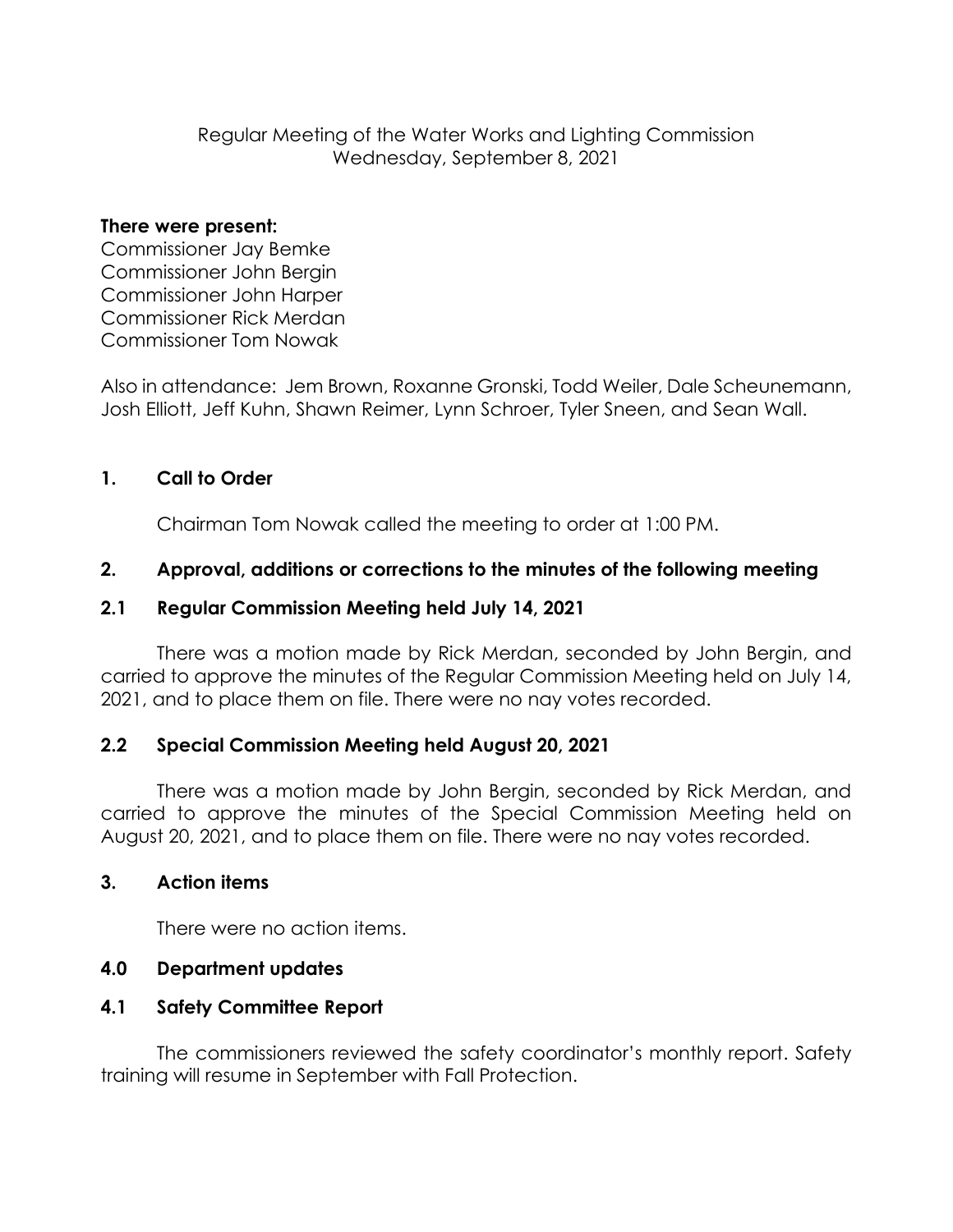### **4.2 Line Superintendent's Report**

This report was reviewed and July and August after-hour call-ins were discussed. Josh Elliott stated that WW&LC responded to a mutual aid request from Eagle River after high winds and severe storms hit their area in July.

### **4.3 Water Department Operations Report**

This report was reviewed and July/August water projects were discussed. Dale Scheunemann was asked to explain the process that the contractors used to clean Well 5 to help improve the water flow.

# **4.4 Customer Support Supervisor's Report**

This report was reviewed and discussed. Lynn Schroer explained that there are fewer payment arrangements being made as a result of the number of people who have already set up payment arrangements.

### **4.5 Director of Finance's Report**

This report was reviewed and the financial statements/cash flow/investments reports were discussed at length.

# **4.6 Information System's Administrator's Report**

This report was reviewed and our cyber security/offsite storage project with RMM Solutions was discussed.

### **4.7 Conservation Manager's Report**

This report was reviewed and was discussed. Shawn Reimer stated that this year Focus on Energy partnered with WW&LC to administer a customer outreach program and to schedule meetings with industrial/commercial customers searching for program incentives.

### **4.8 Director of Engineering & Electric Operations**

This report was reviewed and discussed. Todd Weiler stated that in July our substation battery banks were inspected and tested as part of our yearly maintenance schedule.